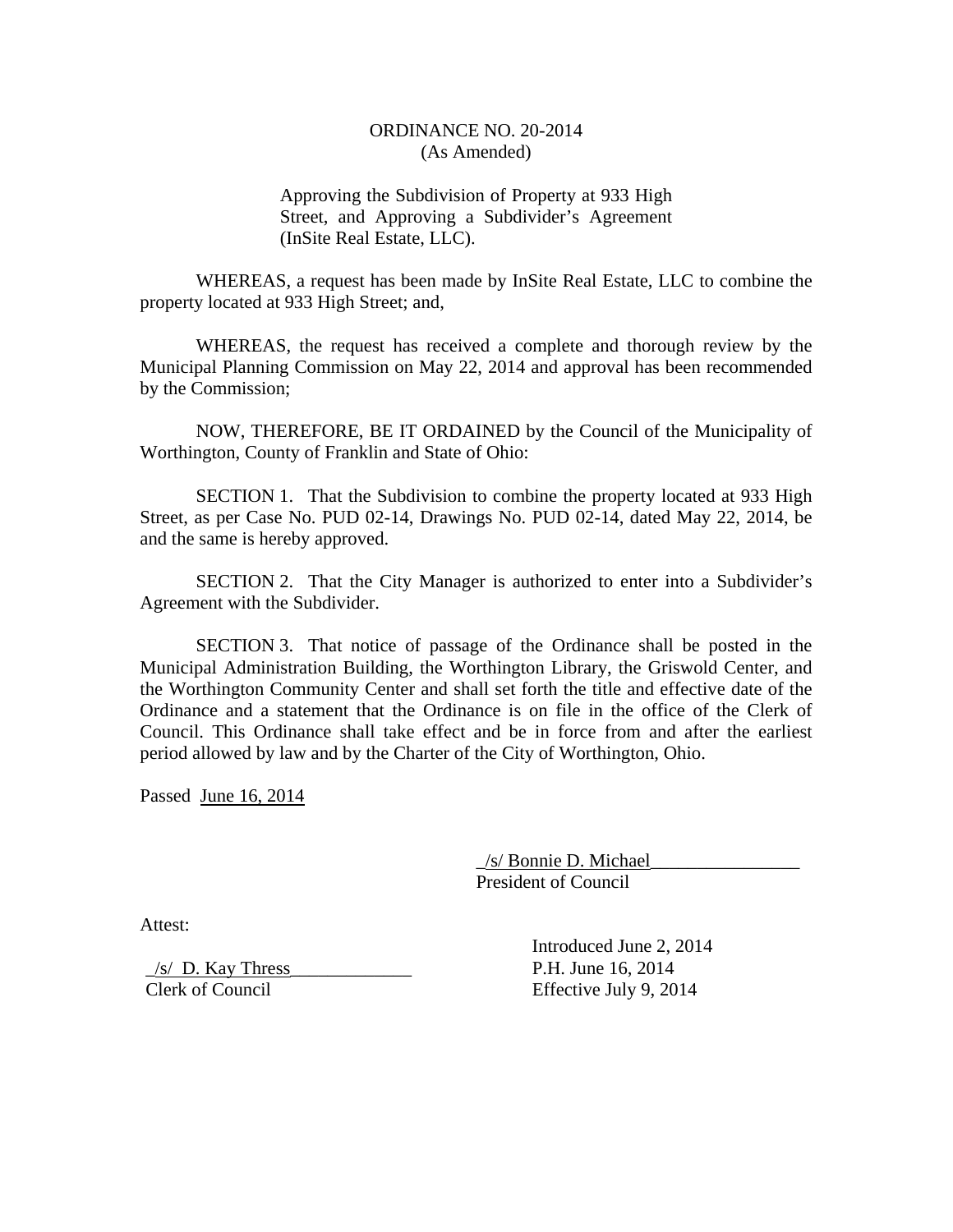# **RECORD PLAN FRESH THYME RESUBDIVISION** BEING A PART OF LOT 29 OF THE PARTITION OF THE **SCIOTO LAND COMPANY, DB "A" PG 194 SECTION 3, TOWNSHIP 2 NORTH, RANGE 18 WEST, U.S.M.L. CITY OF WORTHINGTON COUNTY OF FRANKLIN STATE OF OHIO**

# **DEDICATION:**

WE, THE UNDERSIGNED, BEING ALL THE OWNERS AND LIENHOLDERS OF THE LAND BEING SUBDIVIDED DO HEREBY ACKNOWLEDGE THE MAKING AND SIGNING OF THIS RESUBDIVISION TO<br>BE OUR VOLUNTARY ACT AND DEED, AND DO HEREBY RESERVE THE EASEMENTS SHOWN HEREON TO THE PUBLIC USE FOREVER.

EASEMENTS SHOWN HEREON ARE FOR THE CONSTRUCTION, OPERATION, MAINTENANCE, REPAIR AND REPLACEMENT OF WATER, SEWER, GAS, ELECTRIC, TELEPHONE, OR OTHER<br>UTILITY LINES OR SERVICES, AND FOR PROVIDING INGRESS TO AND EGRESS FROM THE PREMISES FOR SAID PURPOSES, AND ARE TO BE MAINTAINED AS SUCH FOREVER.

BY:

**WITNESS:** 

**WITNESS:** 

 $(PRINT NAME):$ 

(PRINT NAME):

STATE OF OHIO, COUNTY OF FRANKLIN, SS:

BE IT REMEMBERED THAT ON THIS \_\_\_ DAY OF \_\_\_\_\_\_\_\_\_\_\_\_, 2014, BEFORE ME, A NOTARY<br>PUBLIC IN AND FOR SAID STATE OF OHIO, PERSONALLY CAME \_\_\_\_\_\_\_\_\_\_\_\_\_\_\_\_\_\_\_\_\_, WHO<br>ACKNOWLEDGED THE SIGNING AND EXECUTION OF THE WITHIN PLAT TO ACT AND DEED.

IN TESTIMONY WHEREOF, I HEREUNTO SET MY HAND AND SEAL ON THE DAY AND DATE ABOVE WRITTEN.

NOTARY PUBLIC IN AND FOR SAID STATE OF OHIO

MY COMMISSION EXPIRES: \_\_

**VICINITY MAP** NOT TO SCALE

## **CERTIFICATION:**

I DO HEREBY CERTIFY THAT I HAVE SURVEYED THE HEREIN DESCRIBED PROPERTY, PREPARED THE ATTACHED PLAT, AND<br>THAT SAID PLAT IS CORRECT. ALL DIMENSIONS ARE SHOWN IN FEET AND DECIMAL PARTS THEREOF. MONUMENTATION WILL BE PLACED UPON COMPLETION OF CONSTRUCTION.

**WOOLPERT, INC.** 

**STEVEN W. NEWELL** OHIO REGISTERED SURVEYOR NO. 7212 **DATE** 



# **PROPERTY DESCRIPTION:**

SITUATE IN SECTION 3, TOWNSHIP 2 NORTH, RANGE 18 WEST, U.S.M.L., CITY OF WORTHINGTON, COUNTY OF FRANKLIN, STATE OF OHIO AND CONTAINING 2.6504 ACRES, MORE<br>OR LESS, INCLUDING 0.1008 ACRES IN THE EXISTING RIGHT OF WAY OF NORTH HIGH STREET.

SAID 2.6504 ACRES INCLUDES 1.0130 ACRES OUT OF TAX PARCEL NO. 100-000537, 0.1619 ACRES OUT OF TAX PARCEL NO. 100-002460 AND 0.8755 ACRES OUT OF TAX PARCEL NO. 100-000357,<br>PARCEL NO. 100-000993, AS CONVEYED TO INTEGRATION RESOURCES, INC. BY DEED<br>RECORDED IN INSTRUMENT NO. 200012010242926.

# **SURVEY DATA:**

HORIZONTAL DATUM - BASED UPON THE OHIO STATE PLANE COORDINATE SYSTEM, SOUTH ZONE, NAD83 (CORS). SAID BEARINGS ORIGINATED FROM SAID COORDINATE SYSTEM BY GPS OBSERVATIONS AND OBSERVATIONS OF SELECTED STATIONS IN THE NATIONAL GEODETIC SURVEY CONTINUOUSLY OPERATING REFERENCE STATION (NGS CORS) NETWORK. THE BEARING ALONG THE WEST LINE OF NORTH HIGH STREET, BEING S03'04'25"W, IS DESIGNATED AS THE 'BASIS OF BEARING' FOR THIS SURVEY.

VERTICAL DATUM - NAVD88 FCGS G11RESET - 858.45

#### **EASEMENT VACATION:**

THE STORM SEWER EASEMENT CONVEYED TO CITY OF WORTHINGTON BY DONALD J. SCHUENKE, SUCCESSOR TO ROBERT B. BARROWS, AS NOMINEE OF NORTHWESTERN MUTUAL LIFE MORTGAGE AND REALTY INVESTORS, AS RECORDED IN DEED VOLUME 3685, PAGE 850 AND AS SHOWN HEREON, IS HEREBY VACATED.

## **CITY OF WORTHINGTON:**

SECRETARY OF MUNICIPAL PLANNING COMMISSION CITY OF WORTHINGTON, OHIO

ENGINEER, CITY OF WORTHINGTON, OHIO

APPROVED BY MOTION, PASSED BY COUNCIL, CITY OF WORTHINGTON, OHIO ON THIS

DAY OF , 2014, WHEREIN ALL RIGHTS-OF-WAY AND EASEMENTS SHOWN HEREON AND DEDICATED TO THE PUBLIC USE AS SUCH ARE HEREBY ACCEPTED AS SUCH FOR THE CITY OF WORTHINGTON, OHIO.

CLERK OF COUNCIL, CITY OF WORTHINGTON, OHIO

## **COUNTY OF FRANKLIN:**

AUDITOR, FRANKLIN COUNTY, OHIC

DEPUTY AUDITOR, FRANKLIN COUNTY, OHIC

| FILED FOR RECORD THIS | DAY OF | 2014.<br><b>A</b> 7 |
|-----------------------|--------|---------------------|
| FEE:<br>FILE NO       |        |                     |

RECORDER, FRANKLIN COUNTY, OHIC

DEPUTY RECORDER, FRANKLID CONT. 1940 May 22, 2014

| Ī<br>٨<br>Ù<br>I |  |
|------------------|--|
|                  |  |

| $\mathsf{D}$<br>V | <b>REVISIO</b><br>No. DATE<br>DATE 05/28/2014<br><b>SCALE</b> $1" = 30'$<br>PROJECT No:<br><b>TMC</b><br><b>TMC</b><br>74176<br>CKD. SWN<br>DES.<br><u>ki</u><br>43219<br>FAX: 614.476.6225<br><b>One Easton Oval</b><br>Columbus, OH<br>614.476.6000<br>Suite 310<br>WOOLPERT<br>$\frac{1}{\frac{1}{\sqrt{2}}}$<br>yme Resubdivision<br>unty of Franklin |
|-------------------|-----------------------------------------------------------------------------------------------------------------------------------------------------------------------------------------------------------------------------------------------------------------------------------------------------------------------------------------------------------|
| 5                 | City of Worthington<br><b>Record Plan</b><br><b>State of Ohio</b><br>rest<br>SHEET NO.                                                                                                                                                                                                                                                                    |
|                   | <b>of</b><br>1<br>2011                                                                                                                                                                                                                                                                                                                                    |